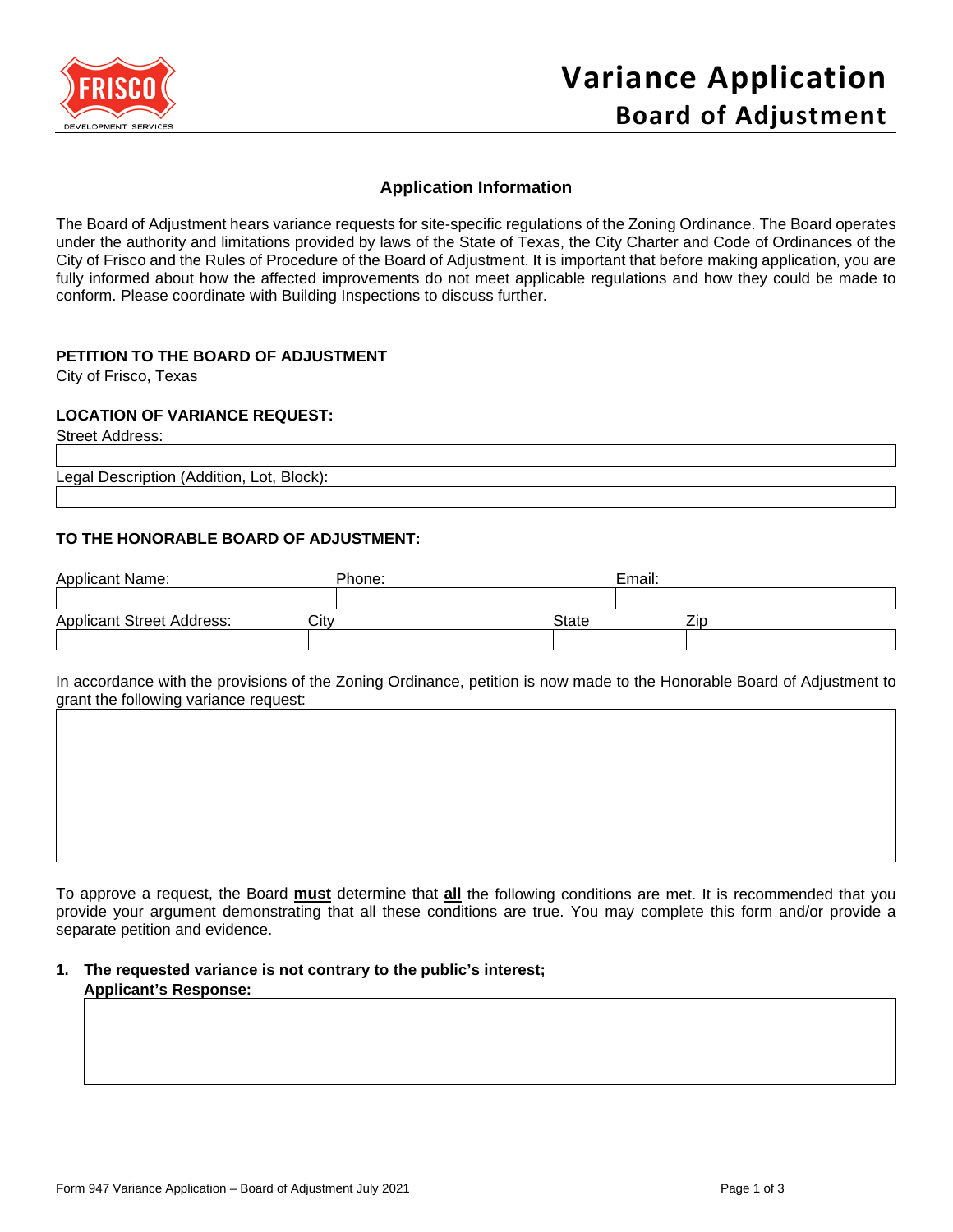- **2. The requested variance does not violate the intent of the Zoning Ordinance, as amended; Applicant's Response:**
- **3. The requested variance allows the spirit of the Zoning Ordinance to be observed and substantial justice done; Applicant's Response:**

**4. The requested variance would not cause injury to or restrict development on any other parcel of land; Applicant's Response:**

**5. The requested variance is not needed merely to promote economic gain or to prevent economic loss; Applicant's Response:**

**6. A literal enforcement of the Zoning Ordinance would result in an unnecessary hardship. An unnecessary hardship only exists when a variance is needed to permit development of a specific parcel of land that differs from other parcels of land by being of such a restrictive area, shape, or slope that it cannot be developed in a manner commensurate with the development upon other parcels of land with the same zoning, and; Applicant's Response:**

**7. The unnecessary hardship, if any, is neither self-created nor personal to the owner of the parcel of land. Applicant's Response:**